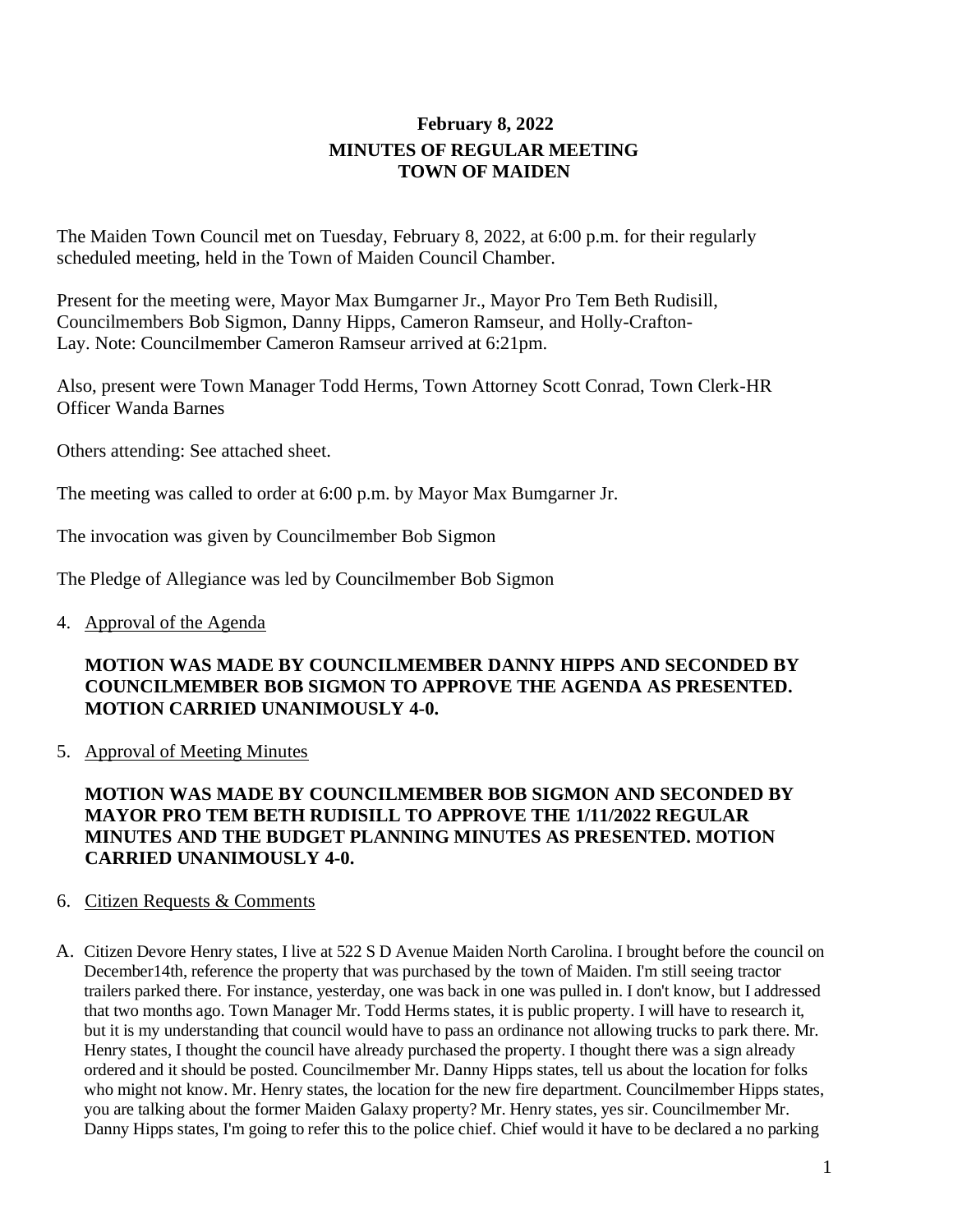area? Police Chief Tracy Ledford states, no signs are up right now. No parking or parking overnight would have to be a council decision. Councilmember Mr. Danny Hipps states, what I am hearing from the Police Chief, this would have to be a council decision regarding parking or parking overnight. Are there any other restrictions we would think about? Town Manager Mr. Todd Herms states, from our standpoint it will be very difficult to enforce. We would have to start towing vehicles on a regular. Councilmember Hipps ask is it an eyesore? Mr. Henry states, the trucks are running and making noise. A lady behind the old Galaxy mentioned they continue to run. It is like a rest stop, in sense. Councilmember Crafton-Lay states, it is the reefer units sitting there running for them to have heat or air while they sleep. Is that what they are complaining about? Mr. Henry states, yes. Councilmember Mr. Danny Hipps states, have we had any other complaints with the town? Town Manager Mr. Herms states, the only complaint I have heard is Mr. Henry. Councilmember Hipps states, and the folks he spoke with. Town Clerk Wanda Barnes states, I have not received any complaints from citizens. Councilmember Mrs. Holly Crafton-Lay states, I understand what you are saying. My husband drives a truck, and they are loud. With them parking there overnight, it is going to be annoying for the folks living there when you trying to sleep. Councilmember Hipps states, do we want to make that a no parking space? Town Manager Mr. Todd Herms states, we would have to designate the level of parking. Mayor Max Bumgarner, Jr. states, people park there and walk. Mayor Pro Tem Beth Rudisill states, we must consider that since the citizens use it for parking during parades and other events. What would happen in that situation? Councilmember Hipps states, I would like to table it until the next meeting. That would give the staff time to review other options. I am not opposed to protecting the sleep of the individuals that live in that area but making sure we hit the target. Town Manager Mr. Todd Herms states, it is also important to know that we have a noise ordinance. If the trucks are causing a racket, we can address it that way. Councilmember Bob Sigmon states, personally, I went up there after you brought it up. The trucks are not running all types of morning. I believe someone that live close by, parks there. Those trucks are not there every day. Mr. Henry states, I am not saying they are there every day. The time that I saw them was in the day and night. I did not personally get out of my vehicle to see if it was running. Councilmember Holly Crafton-Lay states, I do not think the town property should be used as a truck drop lot. Mayor Pro Tem Beth Rudisill states, this issue will be address when construction start. Once construction starts there will be a fence. No one will be allowed in there once construction starts. Councilmember Sigmon states, I agree with Danny, I would like to table it. Mr. Henry states, the additional citizen concern is on West Pine Street, there is three different speed limit signs. As you run on Bob Cunningham going on West Pine Street and right in front of Five Ten West Pine Street there is a sign that say 20 MPH, slow playing children. I understand that is for the school. You go down 100 feet, there is another sign 30 MPH. You cannot do 30 MPH on that road. The residents are looking a 20 MPH, if possible. There is another before South E Ave, then right before 520 and 522 West Pine Street. It is less than 300 feet before you go into the curb, take that left going to Clemens Ave between 408 and 412, there is another 30 MPH sign. You only have another 100 feet before you run into another lady house. It is like an elbow. Councilmember Hipps states, what is the solution? Mr. Henry states, make it all 20 MPH. What is your take on it Police Chief? Police Chief Tracy Ledford states, I will have to look at it. I know where he is talking about. Mr. Henry states, exiting West Pine Street, before South E Ave, at the white house it has a 35 MPH sign going to South D Ave. Town Manager Mr. Todd Herms states, we must be careful because that is close to being out of town limits. We will research it. Mr. Henry states can the citizens get agenda mailed to them if they get on some kind of list. Town Clerk Wanda Barnes states, you would need to be added to the Sunshine list. Town Manager Mr. Herms states, you can get on the list. It does not go out until late Friday, after the staff is done with it. Mr. Henry states, I was told we cannot do that. Town Manager Mr. Herms states, you requested it a week before and we cannot do that. Mayor Pro Tem Beth Rudisill states, what is the sunshine list? Town Manager Mr. Todd Herms states, that is the media term, it shines light on local government. There is also a sunshine week and I do not know when it is. I think it is in Springtime. We will get request from the media about people salary and their position. I believe it started in Florida with some corruption. Now any public information being sent out, people can request to be on that list to receive the information. If it is not public information, they cannot receive it. Mayor Pro Tem Beth Rudisill states, is it the same thing we are getting? Mr. Herms states, yes.

Councilmember Crafton-Lay states, I live a 112 Union Street and Mr. And Mrs. Hubbard live at 119 Union Street across from me. Mr. Hubbard passed away and the family wrote me a note and they would like for me to share. It says Maiden Town Councilmembers, my name is Sherry Drum and I'm writing on behalf of my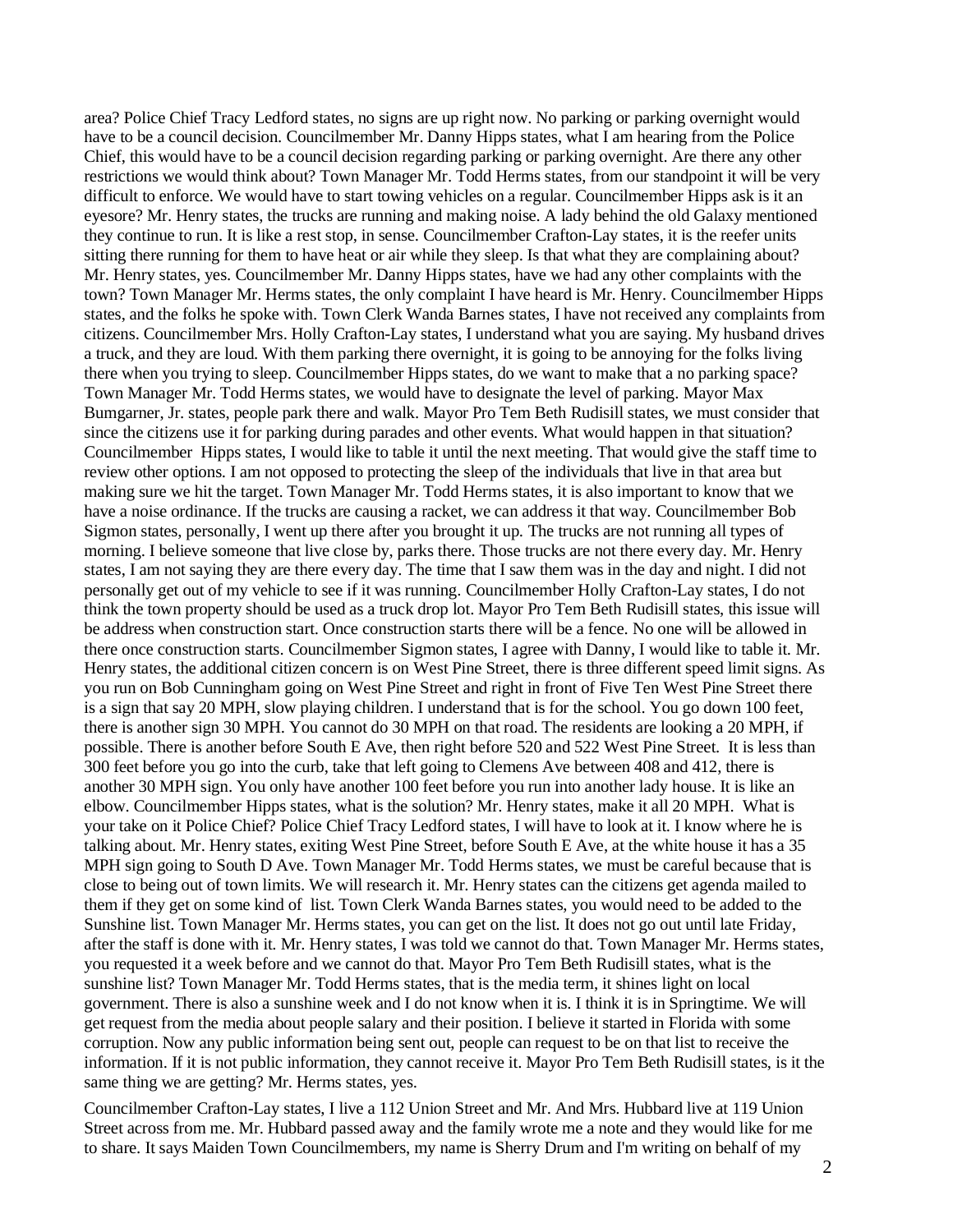mother Vera Hubbard and myself. My daddy Black Hubbard passed away December 25th, 2021. Prior to his passing, my daddy battled a lengthy illness with a severe brain infection caused by surgery he had due to Parkinson's. My point of this letter is, to let you know how blessed we are as a community, by the support of the tremendous fire department, Police Department and Rescue Squad. I cannot praise these men and women enough. The help and support that they have given to my parents and myself during daddy illness and death. Our community is so richly blessed to have such kind, caring and compassionate ones looking out for us. I cannot tell you how many countless times they came and helped my daddy up when he had fill, how many times they brought a meal or just stopped to check on my mom and dad. We have come to think of them as family and are so glad and honored to have them in our lives. They each deserve praise and recognition for all they do, please be sure to thank them every chance you can. We appreciate them also serving our family as we lay daddy to rest. I know he would have loved that he thought so very much of each one of these men and women. They always treated daddy with such respect and dignity. They never made him feel less than when they came to help him no matter where he had fallen or what place they found him in. They just helped him and made sure he and Mama were ok and left out again. For that I am eternally grateful you as a council should be very proud of these men and women and the way they represent not only our town, but our community. Please be sure to praise and thank everyone of them every chance you get. Sincerely Dwight Hubbard Family, Vera Hubbard, and Sherry Drum. Town Manager Mr. Todd Herms states, can we get a copy of that letter for the minutes? Councilmember Crafton – Lay states, yes.

Councilmember Danny Hipps states, I have a citizen concern from Mr. David Fish. I'm not sure which road he lives on. It is right behind the old American Efird. I don't remember exactly which street it is, but he has some concerns with regards to his neighbors are parking on the street. He asked if we could do anything regarding that, because when he is backing out, he is afraid that he is going to back out and hit one of their vehicles. Even though they have driveways, there are still parking on the street. To the best of my knowledge, we do not have any ordinance against parking on the street. I am not sure what we could do about that. I did tell him that I would raise that as a concern because he brought it to me. Town Manager Mr. Todd Herms states, we will investigate it.

Mayor Max Bumgarner Jr. states, A lady called me Friday and left a message and I got back in touch with her over the weekend. Her concern is where we put our charging station over at the recreation center. We took up two of the most accessible handicap places to get into the gym. Town Manager Mr. Todd Herms states, they are charging stations slash handicap parking. Parks and Recreation Director Mr. Keaton Miller states, they are designated as handicap accessible and charging stations. Mayor Max Bumgarner Jr. states, we may need to put some signs over there. I road over there and looked. There is a little sign over the charging station sign that says handicap. Town Manager Mr. Todd Herms states, we will place a larger sign. We had to be careful, because there was a lot to consider when placing a sign there. It had to be ADA compliant. That space checks the most boxes from the list that we had to consider. I want to say thanks to the Police, Fire and Public Works. When we had snow, they went above and beyond. I was out of town, they stepped up and took control. The roads got clear quickly.

### 7. Consent Agenda

#### A. Finance Officer's Report February (Motion)

### **MOTION WAS MADE BY COUNCILMEMBER DANNY HIPPS AND SECONDED BY COUNCILMEMBER BOB SIGMON TO APPROVE THE JANUARY FINANCE OFFICERS REPORTAS PRESENTED. MOTION CARRIED UNANIMOUSLY 4-0.**

- 8. New Business
- A. Lowdermilk Church & CO LLP Audit Contract (Motion)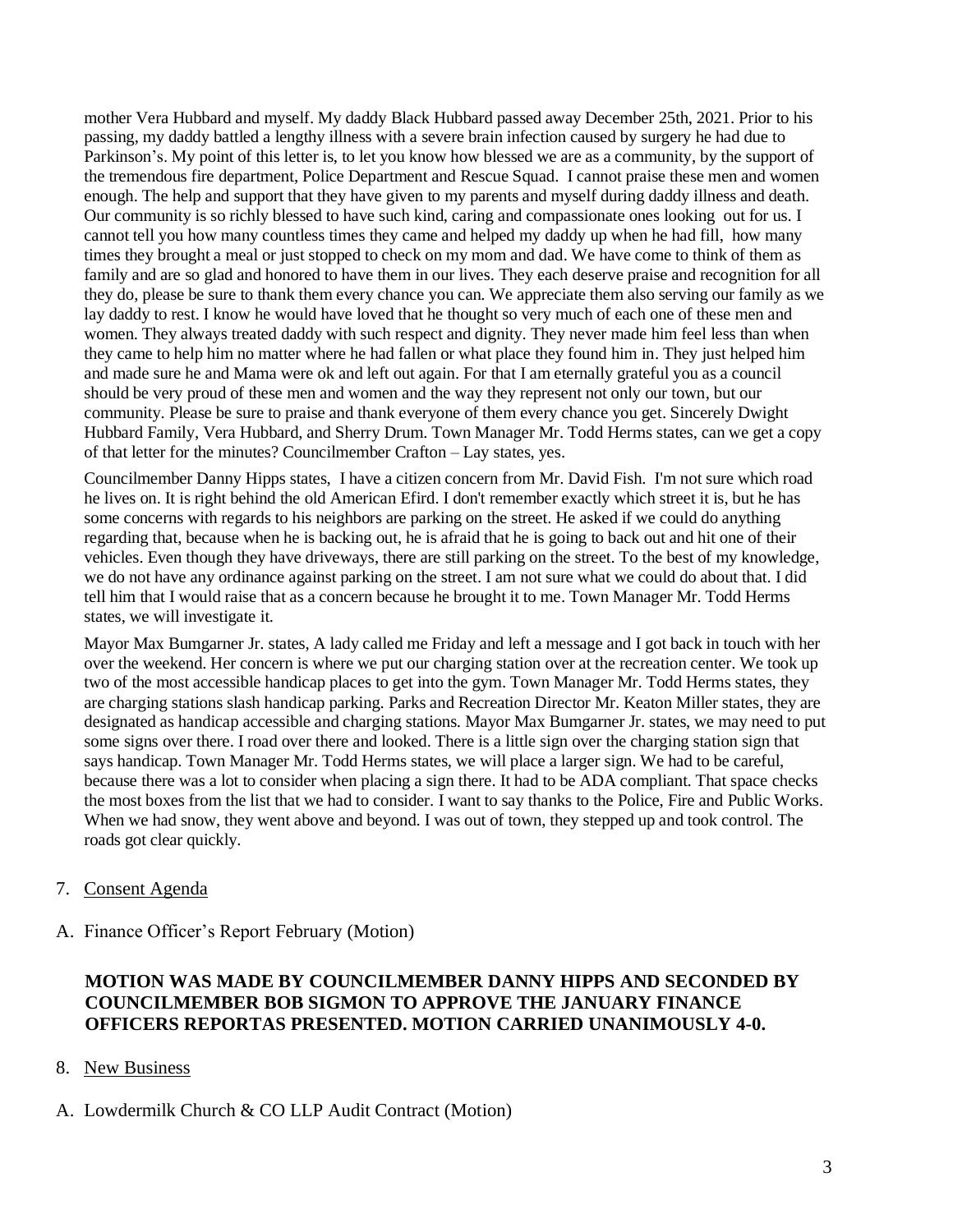Town Manager Mr. Todd Herms states, because it is a legal document, the council must approve the contract for the audit every year. I do not believe there is a price change. We locked that rate in for 3 or 5 years. Finance Officer Jessica White states, I believe it was for 5 years.

#### **MOTION WAS MADE BY COUNCILMEMBER DANNY HIPPS AND SECONDED BY COUNCILMEMBER HOLLY CRAFTON-LAY TO APPROVE THE LOWERMILK CHURCH & CO LLP AUDIT CONTRACT AS PRESENTED. MOTION CARRIED UNANIMOUSLY 5-0**

B. Maiden Police Department Field Audit

Town Manager Mr. Todd Herms states, this is for information only, but we would like to reference that the police department did well on the audit.

- 9. Old Business
- A. Comprehensive Plan Committee (Motion)

Planning and Zoning Director Mr. Blake Wright states, the list of names for appointment to the comprehensive plan committee have been submitted to council. We would need a motion to approve the names given to the council.

### **MOTION WAS MADE BY COUNCILMEMBER BOB SIGMON AND SECONDED BY MAYOR PRO TEM BETH RUDISILL TO APPROVE THE COMPREHENSIVE PLAN COMMITTEE. MOTION CARRIED UNANIMOUSLY 5-0**

B. Luminary Services & Parade Date (Motion)

Parks and Recreation Director Mr. Keaton Miller states, we will begin prep work for the parade very soon. The staff need direction for parade start time and moving or keeping the luminary service as is. We did discuss this with the recreation advisory committee, and they recommended to move the Christmas parade back to the 3:00 PM start time and the luminary service back to the second Sunday in December.

### **MOTION WAS MADE BY COUNCILMEMBER DANNY HIPPS AND SECONDED BY COUNCILMEMBER HOLLY CRAFTON - LAY TO APPROVE THE LUMINARY SERVICES & PARADE DATE AND TIME. MOTION CARRIED UNANIMOUSLY 5-0**

10. Ordinance/Resolutions (Motion)

 Finance Officer Jessica White states, this is another budget amendment. This would be to bring funds in from capital projects fire equipment vehicles to capital outlay for the purchase of a new tanker truck for the fire department. Town Manager Mr. Todd Herms states, we did budget \$265,000 for this project. With inflation and COVID, lowest price quoted came back at \$343,799. We need to move money to purchase it. We are seeing this with more than just fire trucks. I'm hoping it doesn't stay a trend. The last couple projects we have done, came in more than we expected. Councilmember Hipps states, we didn't just budget it. Some of that money had been put in over years for this purchase with regard to capital. Town